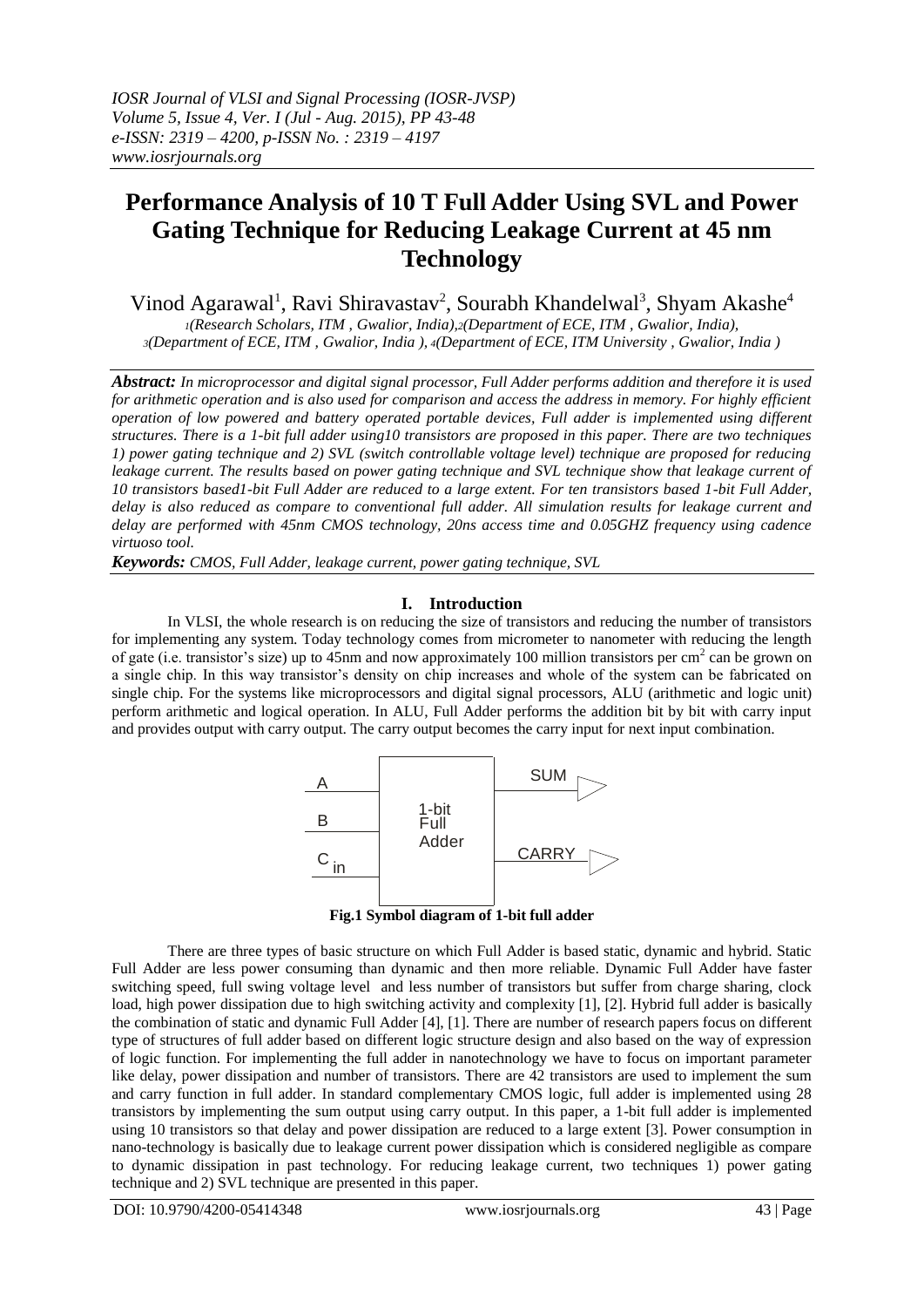## **II. Proposed 1-Bit 10T Full Adder**

There are number of research papers focus on different types of full adder depend on the number of transistors. Here 1-bit SERF (static energy recovery Full adder) full adder named 10T13A using ten transistors is implemented. The modified logic equation for implementing proposed adder is

 $SUM = A \oplus B \oplus C \& SUM = (A \oplus B) \oplus C$ 

 $CARRY = AB + BC + CA$  &  $CARRY = A. (A \oplus B)' + (A \oplus B). C$ 

The sum function can be implemented by using XOR or XNOR and multiplexer is used for implement the carry signal is shown in figure.



**Fig.2 Gate Level Diagram of 10T13A Full Adder**

The sum function is implemented by cascading of 4 transistor based ground less static energy recovery type XNOR circuit with inverter based XNOR circuit [2]. [5] The carry function is implemented by multiplexing of input A and C with intermediate signal  $(A \oplus B)'$  as a select signal. Here the 2 x 1 multiplexer is implemented with 2 transistors using pass transistor logic. The transistor level schematic of 10T13A Full adder is shown in figure.



This SERF type full adder use energy recovery technique and then less power dissipation. The static energy recovery technique can be understood by the working of 4T groundless XNOR in which initially both inputs A and B equal to zero and capacitance at the output node are charged up to VDD. Now input B becomes high while input A is kept low then capacitor is discharged by input A and some charge stored by input A. Now when A becomes high then it is not required to charge fully because of some charge storage and energy is recovered as compare to conventional full adder [6],[7],[8]. In this way power consumption is reduced we can save chip area with reduction in number of transistors.

## **III. Problems in full adder**

The pass transistor logic for implement the carry function is responsible for the problem of threshold voltage loss and also for degradation in voltage swing at output level. This degraded output voltage swing lead to slow switching for cascaded operation of circuits like Ripple carry Adder, Carry Select Adder etc. Therefore at low VDD cascading of 1-bit full adder is not possible [2], [3]. Operating speed mainly depends on propagation delay of transistors, number of inversion and intra-cell wiring capacitance. By reducing the number of transistors propagation delay is reduced as compare to conventional standard full adder but due to technology advancement interconnect delay become responsible for operating speed reduction. Power dissipation in CMOS circuits is mainly due to node capacitance, transistor size and switching activity of transistors. By the reduction of transistors power dissipation is reduced but due to advancement in technology power is dissipated due to leakage current. In CMOS devices leakage current are of many types. 1) Sub threshold leakage current is the current which sink from drain to source of transistors when gate source voltage VGS is less than VTH (i.e. transistors are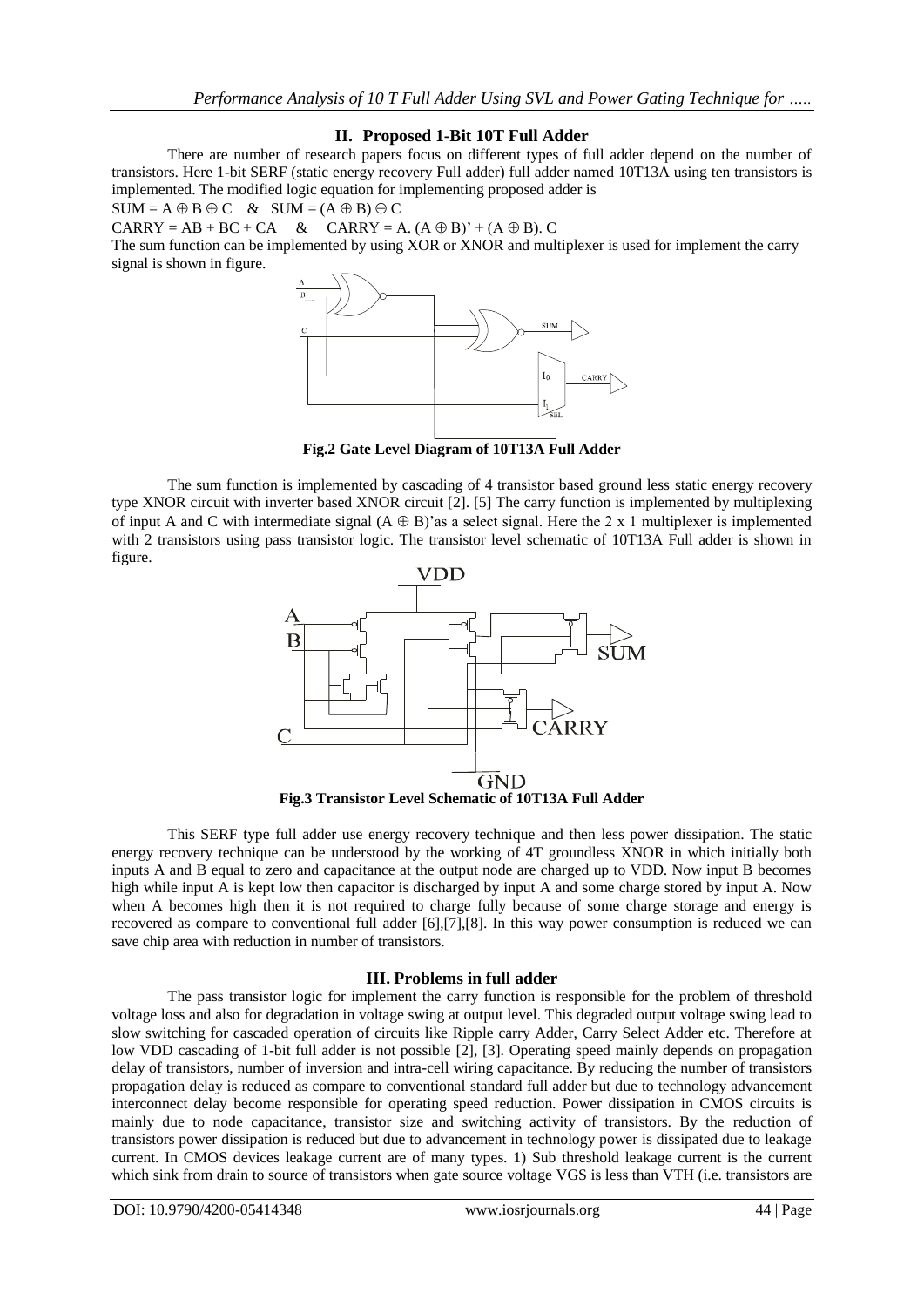in cut off regions) [10]. When MOS device operating in weak inversion (sub threshold) region then sub threshold leakage current is the diffusion current of the minority carriers. The equation for sub threshold leakage current is

$$
IDS = K \left( 1 - e^{\frac{VDS}{VT}} \right) . e^{(VGS - VT + \eta.VDS/nVT)}
$$

Where k and n are technology function, n is drain induced barrier lowering coefficient.sub threshold leakage current also depend on temperature supply voltage, device size, and threshold voltage etc [10].We can reduce sub threshold leakage current using higher threshold VTH in some part of design. 2) Another type of leakage current is called gate leakage current in which main current sink from gate to substrate of transistor within the sio2 layer beneath the gate [10]. We can use multiple thickness of oxide layer to decrease the gate leakage. 3) Junction tunneling leakage current can varied as an exponential function of reverse bias voltage and junction doping. It produces in reverse bias region due to generation of electron hole pair in the depletion region and due to diffusion of minority carriers near depletion region [10].

#### **IV. Proposed work**

Today CMOS technology is scaled down up to 45nm and consequently supply voltage and also threshold voltage has been decreased. Reduced threshold voltage exponentially increase sub threshold leakage current in such a way that more than 40% of total power is dissipated by leakage current while leakage current power dissipation was negligible in past CMOS technology. So it is a need to introduce leakage reduction techniques. Different techniques like MTCMOS technique, drain gating technique, voltage scaling technique, VTCMOS technique, stacking technique are used for reduce leakage current. In this paper two techniques 1) power gating technique and 2) SVL technique is proposed for reducing leakage current.

#### **A. Power Gating Technique**

Here power gating technique is applied on 10T13A full adder by using high threshold voltage PMOS and NMOS transistors switches for providing VDD voltage supply and ground voltage supply respectively for low threshold voltage PMOS and NMOS transistors based full adder load circuit [11]. The transistor level schematic of 10T13A full adder with power gating technique is shown in figure.

Different threshold voltages are used therefore power gating technique also known as multi threshold CMOS technique (MTCMOS) technique. There are two mode for application of power gating technique 1) active mode and 2) standby mode. In active mode PMOS and NMOS transistors switches are on and therefore provide virtual VDD voltage supply and ground voltage supply for load circuit and circuit starts to work [12]. In standby mode PMOS and NMOS transistors switches are off and therefore disconnect from VDD voltage supply and ground voltage supply for load circuit and circuit comes in standby mode. Here the sub threshold leakage current is reduced by increased body effect. Fast switching of lower threshold voltage transistors provide better critical delay path for 10T13A full adder load circuit but more static power dissipation. Using high threshold voltage transistors for non critical delay path, leakage current, power dissipation, and noise can be reduced. However, there is a need of additional fabrication processes for portioning and sizing of high threshold voltage PMOS and NMOS transistors provide restriction for use of power gating technique [13].



**Fig.4 Transistor Level Schematic of 10T13A Full Adder with Power Gating Technique**

#### **B. SVL (self controllable voltage level) technique**

Here SVL technique is applied on 10T13A full adder by using two approaches 1) USVL (upper self controllable voltage level) for providing VDD voltage supply and 2) LSVL (lower self controllable voltage level) for providing ground voltage supply for PMOS and NMOS transistors based full adder load circuit. The transistor level schematic of 10T13A full adder with SVL technique is shown in figure.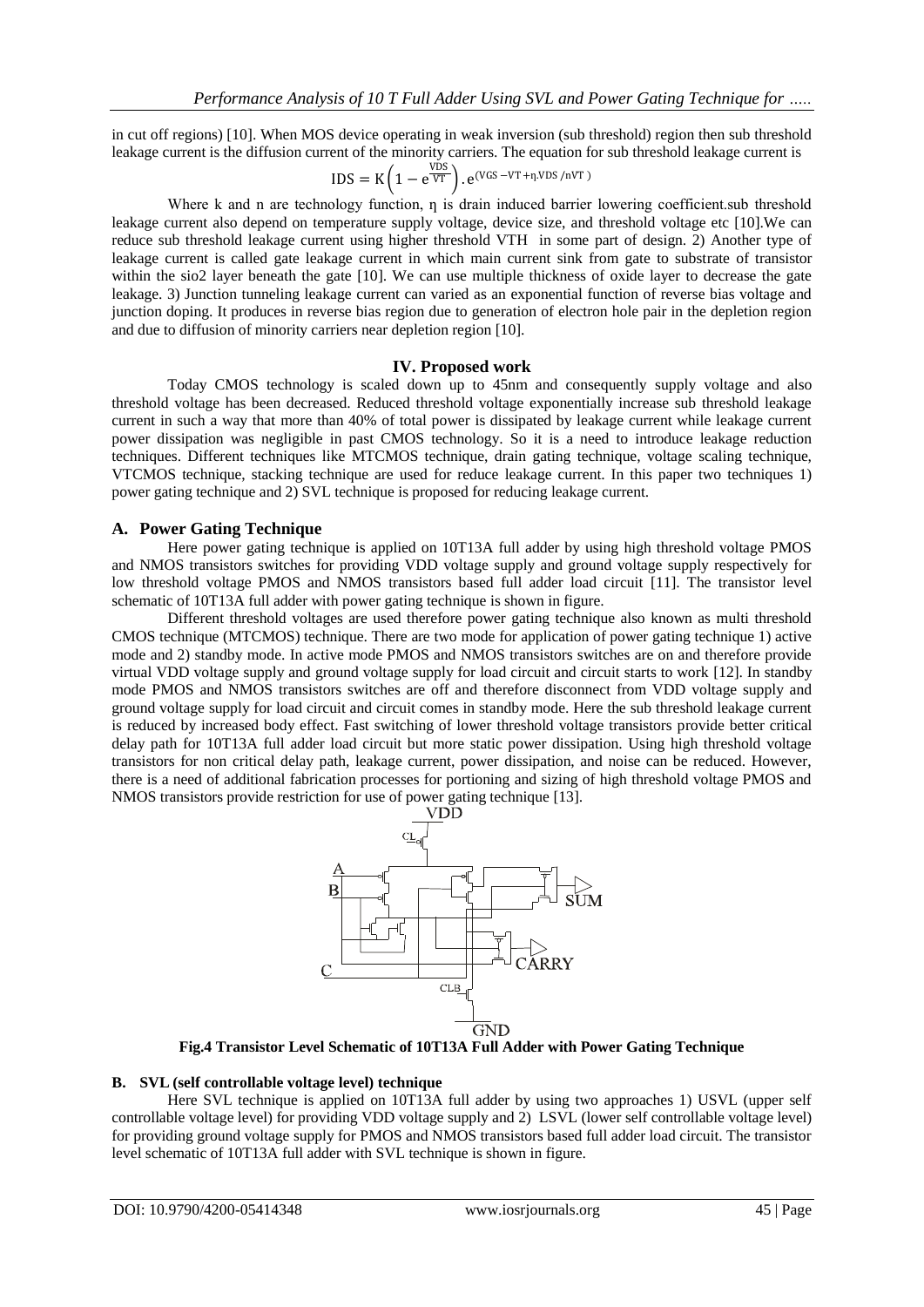

**Fig.5 Transistor Level Schematic of 10T13A Full Adder with SVL Technique**

USVL circuit consists a parallel combination of single PMOSFET switch (p-SW) and several NMOSFET resistors (n-RS) in series and LSVL circuit consists a parallel combination of single NMOSFET switch (n-SW) and several NMOSFET resistors (p-RS) in series. In active mode both p-SW and n-SW are "on" while n-RS and p-RS are 'off'. Hence maximum supply voltage VD = VDD and minimum ground level voltage  $VS$  (=  $VSS = 0$ ) are supplied to the active load circuit of full adder. In this way operating speed for full adder is also enhanced. In standby mode both p-SW and n-SW are "off" while n-RS and p-RS are "on" and therefore dc voltage supply for load circuit is decreased and ground voltage supply for load circuit is increased [14], [15]. Here DIBL (drain induced barrier lowering) effect is reduced due to application of both USVL and LSVL and Back gate bias (BGB) effect is also increased due to LSVL. Thus there is increase in threshold voltage VTHN and consequently reduction in total leakage current [16].

## **C. Simulation result**

Here the 10T13A static energy recovery Full Adder (SERF) is simulated for input and output waveform. In this paper the simulations, for calculation of leakage current in standard 28 T full adder, proposed 10T13A Full Adder and 10T13A Full Adder with proposed power gating and SVL technique are performed and then results are compared. The simulation results show that the leakage current in conventional full adder is reduced by 54.6% using proposed 10T13A full adder and the leakage current in 10T13A Full adder is reduced by 69.4% and 48.6% using 10T13A Full Adder with proposed power gating and SVL technique respectively. All simulations are performed at 45nm technology using cadence virtuoso tool.



**Table.1 Table for comparison of leakage current in different full Adder**

**Fig.7 Input Output waveform of 10T13A Full Adder**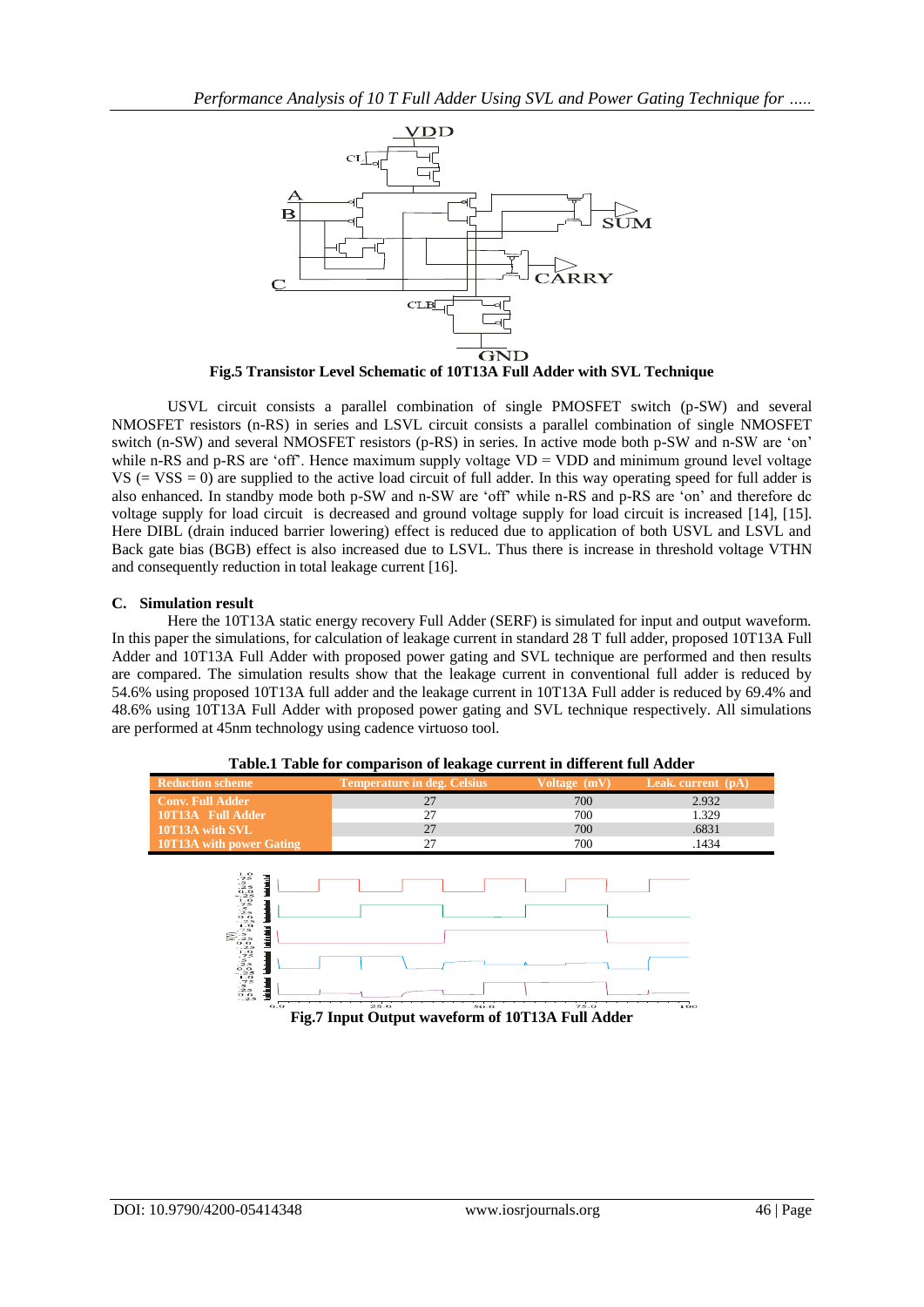

**Fig.8 Simulation of Leakage Current in (A)conv. Full Adder (B)10T13A Full Adder (C)10T13A Full Adder with SVL technique (D)10T13A Full Adder with Power Gating technique**

#### **V. Conclusion**

In this paper a 1-bit full adder named 10T13A with 10 transistors using static energy recovery technique is implemented. 10T13A Full Adder"s simulation for input and output waveform shows the degradation of output voltage level due to use of pass transistor logic. Simulation result shows that leakage current in 10T13A Full Adder is reduced as compare to standard 28 T Full Adder due to reduction of transistors. There are two techniques are proposed 1) power gating technique and 2) SVL technique for further reduction of leakage current. Power gating technique reduces leakage current using different threshold voltages and SVL technique reduces leakage current through increasing threshold voltage using USVL and LSVL approaches. Simulation result shows that power gating technique is better in comparison of SVL technique for reducing leakage current but there is additional fabrication process for power gating technique.

#### **Acknowledgements**

This work was supported by ITM Gwalior, with collaboration Cadence Design System, Bangalore.

#### **References**

- [1]. Deepak Garg, Mayank Kumar Rai. 2012. CMOS Based One Bit Full Adder Cell for Low Power Delay Product. IJECCT. vol. 2, issue. 4, pp. 18-23.
- [2]. Subodh Wairya, Rajendra Kumar Nagaria, sudarshan tiwari. 2012. Comparative Performance Analysis of XOR XNOR Function Based High Speed Cmos Full Adder Circuits for Low Voltage VLSI Design. International Journal of VLSI Design and Communication System. vol. 3, No.2, pp. 221-242.
- [3]. Richa Saraswat, Shyam Akashe and Shyam Babu Designing and Simulation of Full Adder Cell Using FINFET Technique in Proceedings of 7th International Conference on Intelligent Systems and Control (ISCO),2013 pp. 261-264.
- [4]. Suresh, G., Rao, C. S. 2014. Performance Evaluation of Full Adder And its Impact on Ripple Carry Design. International Journal of Research in Engineering and Technology. Vol. 3, No. 4, pp. 23-28.
- [5]. Yingtao Jiang, Abdul Karim Al-Sheraidah, Yuke Wang, Edwin Sha and Jin Gyun Chung "A Novel Multiplexer based Full Adder", IEEE Transaction on circuit and system vol. 55, No. 7, July 2013, pp. 01–04.
- [6]. M.B. Damle, Dr. S.S Limaye\*, M.G. Sonwani "Comparative Analysis of Different Types of Full Adder Circuits", IOSR Journal of Computer Engineering, Vol. 11, No.3, May. - Jun. 2013 PP 01-09.
- [7]. Neeraj Devarari, Shashank Sundriyal "EFFICIENT DESIGN METHODOLOGIES AND POWER COMPARISON FOR FULL ADDER CIRCUITS", in proceeding of ISTP Journal of Research in Electrical and Electronics Engineering (ISTP-JREEE) 1st International Conference on Research in Science, Engineering & Management pp. 93 – 98.
- [8]. Deeprose Subedi, Eugene John "STANDBY LEAKAGE POWER REDUCTIONIN NANOSCALE STATIC CMOS VLSIMULTIPLIER CIRCUITS USING SELFADJUSTABLE VOLTAGE LEVEL CIRCUIT", International Journal of VLSI design & Communication Systems (VLSICS), Vol.3, No.5, October 2012, pp. 01–12.